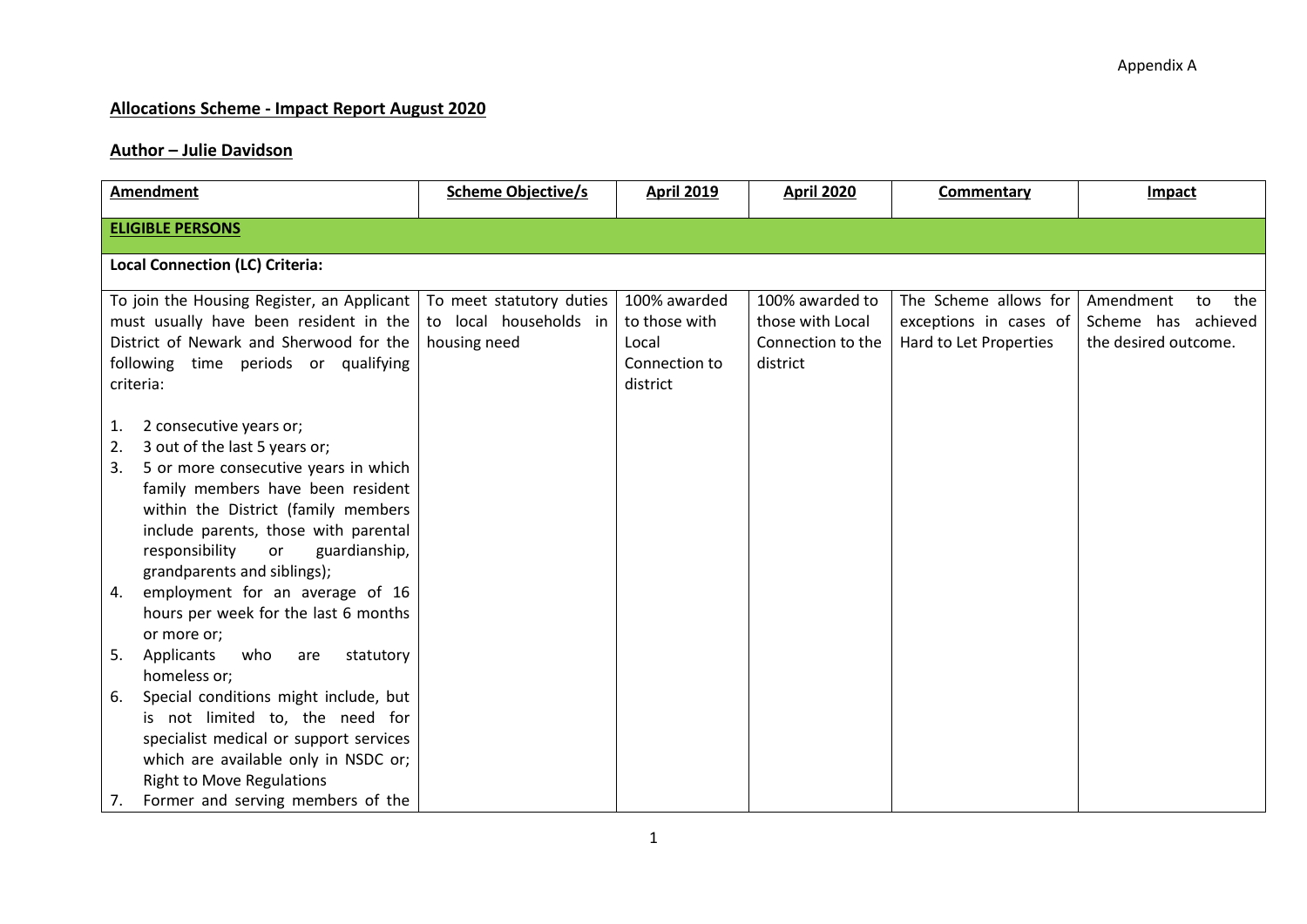| <b>Amendment</b>                                                                                                                                                                                                                                                                                                                                                                                                                                                                                                                                                                                                                                                        | <b>Scheme Objective/s</b>                                                                                                                                                                                                                                                                                                                                   | <b>April 2019</b>                                                                                                                                | <b>April 2020</b>                                                                                                                          | <b>Commentary</b>                                                                                                                                                                  | <b>Impact</b>                                                                                                                                                                                                                                         |  |  |
|-------------------------------------------------------------------------------------------------------------------------------------------------------------------------------------------------------------------------------------------------------------------------------------------------------------------------------------------------------------------------------------------------------------------------------------------------------------------------------------------------------------------------------------------------------------------------------------------------------------------------------------------------------------------------|-------------------------------------------------------------------------------------------------------------------------------------------------------------------------------------------------------------------------------------------------------------------------------------------------------------------------------------------------------------|--------------------------------------------------------------------------------------------------------------------------------------------------|--------------------------------------------------------------------------------------------------------------------------------------------|------------------------------------------------------------------------------------------------------------------------------------------------------------------------------------|-------------------------------------------------------------------------------------------------------------------------------------------------------------------------------------------------------------------------------------------------------|--|--|
| armed forces*.                                                                                                                                                                                                                                                                                                                                                                                                                                                                                                                                                                                                                                                          |                                                                                                                                                                                                                                                                                                                                                             |                                                                                                                                                  |                                                                                                                                            |                                                                                                                                                                                    |                                                                                                                                                                                                                                                       |  |  |
| Affordability:                                                                                                                                                                                                                                                                                                                                                                                                                                                                                                                                                                                                                                                          |                                                                                                                                                                                                                                                                                                                                                             |                                                                                                                                                  |                                                                                                                                            |                                                                                                                                                                                    |                                                                                                                                                                                                                                                       |  |  |
| An Applicant would not normally be made<br>an offer of accommodation, if they own or<br>have interest in another property in the UK<br>or abroad that is reasonable to occupy.<br>Generally<br>Applicant<br>these<br>in<br>an<br>circumstances will only be considered for<br>housing, extra care, re-<br>supported<br>designated and adapted properties set<br>against their housing needs.<br>All Applicants will be required to complete<br>a financial assessment and will be required<br>to self-certify their financial position, with<br>relevant supporting evidence to confirm<br>their ability to sustain a tenancy in line<br>with NSDC's Tenancy Agreement. | To meet statutory duties<br>to local households in<br>housing need<br>To manage demand and<br>encourage applicants to<br>self-manage their housing<br>choices<br>and<br>make<br>informed decisions<br>To make best use of the<br>affordable<br>οf<br>supply<br>housing<br>stock in the<br>contributing<br>District,<br>towards a vibrant housing<br>market. | 70 applicants<br>have registered<br>for general<br>needs<br>properties who<br>have stated<br>they have a<br>property<br>reasonable to<br>occupy. | 74 applicants<br>have registered<br>for general needs<br>properties who<br>have stated they<br>have a property<br>reasonable to<br>occupy. | This amendment was<br>introduced to manage<br>supply and demand but<br>also ensure that<br>to<br>accommodation<br>1S<br>available for those in<br>the greatest<br>housing<br>need. | the<br>Amendment<br>to<br>scheme has<br>achieved<br>the desired outcome.<br>No general needs<br>accommodation has<br>been allocated to an<br>applicant where they<br>have stated they had a<br>property that was<br>reasonable for them to<br>occupy. |  |  |

| <b>REASONABLE PREFERENCE</b>                                       |                              |               |                  |                          |                           |
|--------------------------------------------------------------------|------------------------------|---------------|------------------|--------------------------|---------------------------|
| <b>Homeless Part VII: Direct Offers</b>                            |                              |               |                  |                          |                           |
| For statutory homeless households to be   To meet statutory duties |                              | Allocations   | Allocations made | Amendments made to       | the I<br>Amendments to    |
| awarded a separate category within Band   to local households in   |                              | made to       | to homeless      | better support HRA       | achieved<br>scheme<br>has |
| One and suitable direct offers to be made   housing need           |                              | homeless      | households       | implementation and       | the desired outcome.      |
| in order to discharge duty.                                        |                              | households    |                  | balance the distribution |                           |
|                                                                    | To make best use of the      |               |                  | of accommodation to      |                           |
|                                                                    | affordable  <br>of<br>supply | Band $1 = 49$ | $B1 - 10$        | ensure that no one       |                           |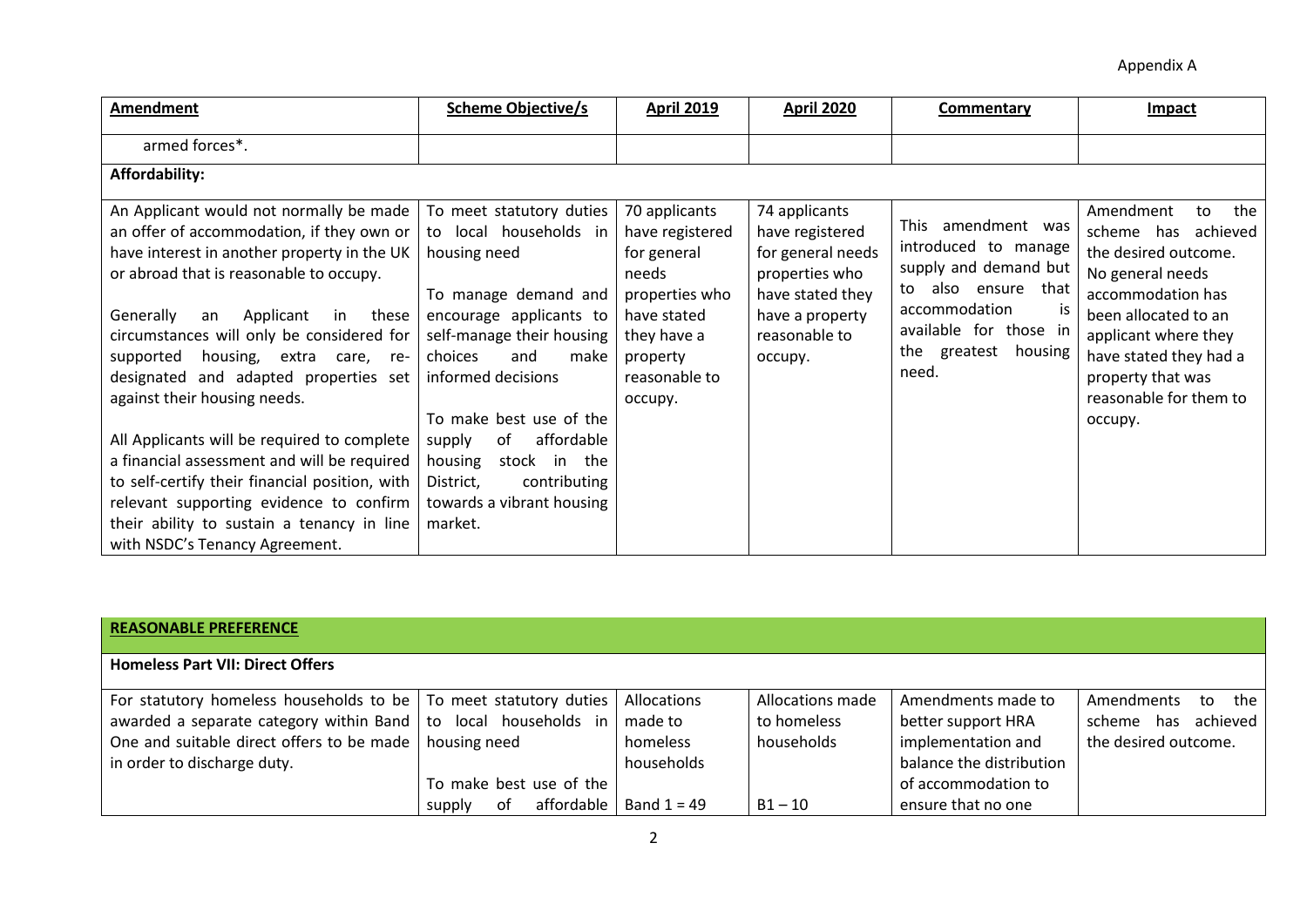| <b>Amendment</b>                                                                                                             | <b>Scheme Objective/s</b>                                                                                                                            | <b>April 2019</b>                                                                 | <b>April 2020</b>                                                        | Commentary                                                                                                                                                                                                               | Impact                                                                                                                                                                                                                  |
|------------------------------------------------------------------------------------------------------------------------------|------------------------------------------------------------------------------------------------------------------------------------------------------|-----------------------------------------------------------------------------------|--------------------------------------------------------------------------|--------------------------------------------------------------------------------------------------------------------------------------------------------------------------------------------------------------------------|-------------------------------------------------------------------------------------------------------------------------------------------------------------------------------------------------------------------------|
|                                                                                                                              | housing<br>stock in the<br>District,<br>contributing<br>towards a vibrant housing<br>market                                                          | Band $2 = 22$<br>Band $3 = 2$                                                     | $B2 - 30$<br>$B3 - 4$                                                    | route dominates the<br>scheme but that all<br>applicants have a<br>chance of securing<br>accommodation based<br>on their assessed need<br>and that through put in<br>temporary<br>accommodation is not<br>impacted upon. |                                                                                                                                                                                                                         |
| Medical / Welfare:                                                                                                           |                                                                                                                                                      |                                                                                   |                                                                          |                                                                                                                                                                                                                          |                                                                                                                                                                                                                         |
| Prioritise medical circumstances across<br>Bands One, Two and Three rather than just<br>Band One and Three.                  | To make best use of the<br>affordable<br>supply<br>of<br>housing<br>stock in the<br>District,<br>contributing<br>towards a vibrant housing<br>market | Medical priority<br>awarded:<br>Band $1 = 28$<br>Band $2 = 197$<br>Band $3 = 455$ | Medical<br>priority<br>awarded:<br>$B1 = 27$<br>$B2 = 209$<br>$B3 = 543$ | Medical<br>1's<br>band<br>remaining<br>consistent<br>with a slight increase in<br>bands 2 and 3.                                                                                                                         | The use of the medical<br>matrix has allowed for a<br>more definitive<br>assessment made of<br>applicants housing<br>needs thus supporting<br>best use of stock and<br>housing applicants with<br>priority needs first. |
| <b>Ex Armed Forces:</b>                                                                                                      |                                                                                                                                                      |                                                                                   |                                                                          |                                                                                                                                                                                                                          |                                                                                                                                                                                                                         |
| The Armed Forces England Regulations<br>2012 provide that Additional Preference<br>must be given to an applicant with urgent | To meet statutory duties<br>local households in<br>to<br>housing need                                                                                | We have 6<br>applicants on<br>the housing                                         | We have 8 on the<br>housing register<br>who have been                    | Consideration was given<br>[signed 2013]<br>to the<br>Community<br>Covenant                                                                                                                                              | 2 applicants with<br>additional preference<br>were rehoused in 2019-                                                                                                                                                    |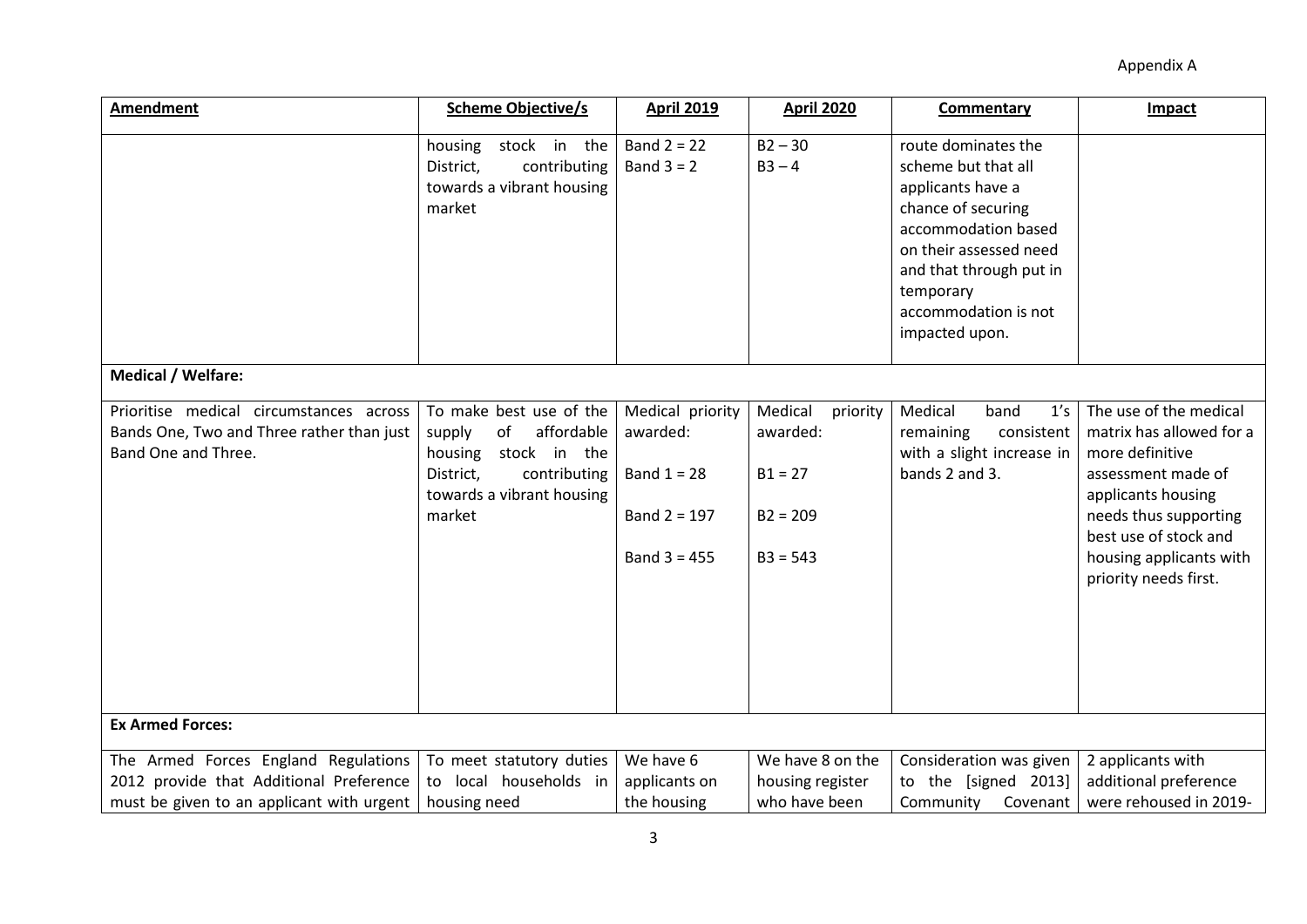| Amendment                                 | <b>Scheme Objective/s</b> | <b>April 2019</b>    | <b>April 2020</b>        | Commentary                             | <b>Impact</b> |
|-------------------------------------------|---------------------------|----------------------|--------------------------|----------------------------------------|---------------|
| housing needs who falls within one of the |                           | register who         | awarded an               | between NSDC and the   20              |               |
| Reasonable Preference categories.         |                           | have been<br>awarded | additional<br>preference | Forces<br>Armed<br>Community in Newark |               |
| An Applicant, who has been assessed as    |                           | additional           |                          | and Sherwood.                          |               |
| having Reasonable Preference, awarded a   |                           | preference.          |                          |                                        |               |
| Band 2 and who meets the additional       |                           |                      |                          |                                        |               |
| preference criteria will be have their    |                           |                      |                          |                                        |               |
| banding increased by a maximum of one     |                           |                      |                          |                                        |               |
| band. Those already awarded Band 1 will   |                           |                      |                          |                                        |               |
| be given an additional six months waiting |                           |                      |                          |                                        |               |
| time.                                     |                           |                      |                          |                                        |               |

## **Right to Move Regulations:**

| The Allocation of Housing (Qualification $\vert$ To support applicants to |                           | No applicant  | No applicant has  | NSDC opted for the       | Insufficient data       |
|---------------------------------------------------------------------------|---------------------------|---------------|-------------------|--------------------------|-------------------------|
| Criteria For Right To Move) (England)                                     | meet their<br>housing     | has applied   | applied under the | minimum quota set at     | available to assess the |
| Regulations 2015 (the 2015 Regulations)                                   | aspirations,<br>across    | under the RTM | RTM regulations.  | 1% of housing            | impact of this          |
| provide that local authorities must not                                   | housing tenures           | regulations.  |                   | allocations which was    | amendment at this time  |
| disqualify certain Applicants on the                                      |                           |               |                   | based on the actual      |                         |
| grounds that they do not have a local   To manage demand and              |                           |               |                   | number of allocations in |                         |
| connection with the authority's district                                  | encourage applicants to   |               |                   | the 2017.                |                         |
| where the Applicant is a 'Relevant Person'                                | self-manage their housing |               |                   |                          |                         |
| being a person who:-                                                      | choices<br>and<br>make    |               |                   |                          |                         |
|                                                                           | informed decisions        |               |                   |                          |                         |
| Has Reasonable Preference under<br>1.                                     |                           |               |                   |                          |                         |
| s.166(3)(e) because of a need to move $ $                                 | To ensure the Councils    |               |                   |                          |                         |
| to the local authority's district to                                      | opportunities<br>equal    |               |                   |                          |                         |
| avoid hardship, and                                                       | obligations are met.      |               |                   |                          |                         |
| Need to move because the tenant<br>2.                                     |                           |               |                   |                          |                         |
| works in the district, or                                                 |                           |               |                   |                          |                         |
| Need to move to take up an offer of<br>3.                                 |                           |               |                   |                          |                         |
| work.                                                                     |                           |               |                   |                          |                         |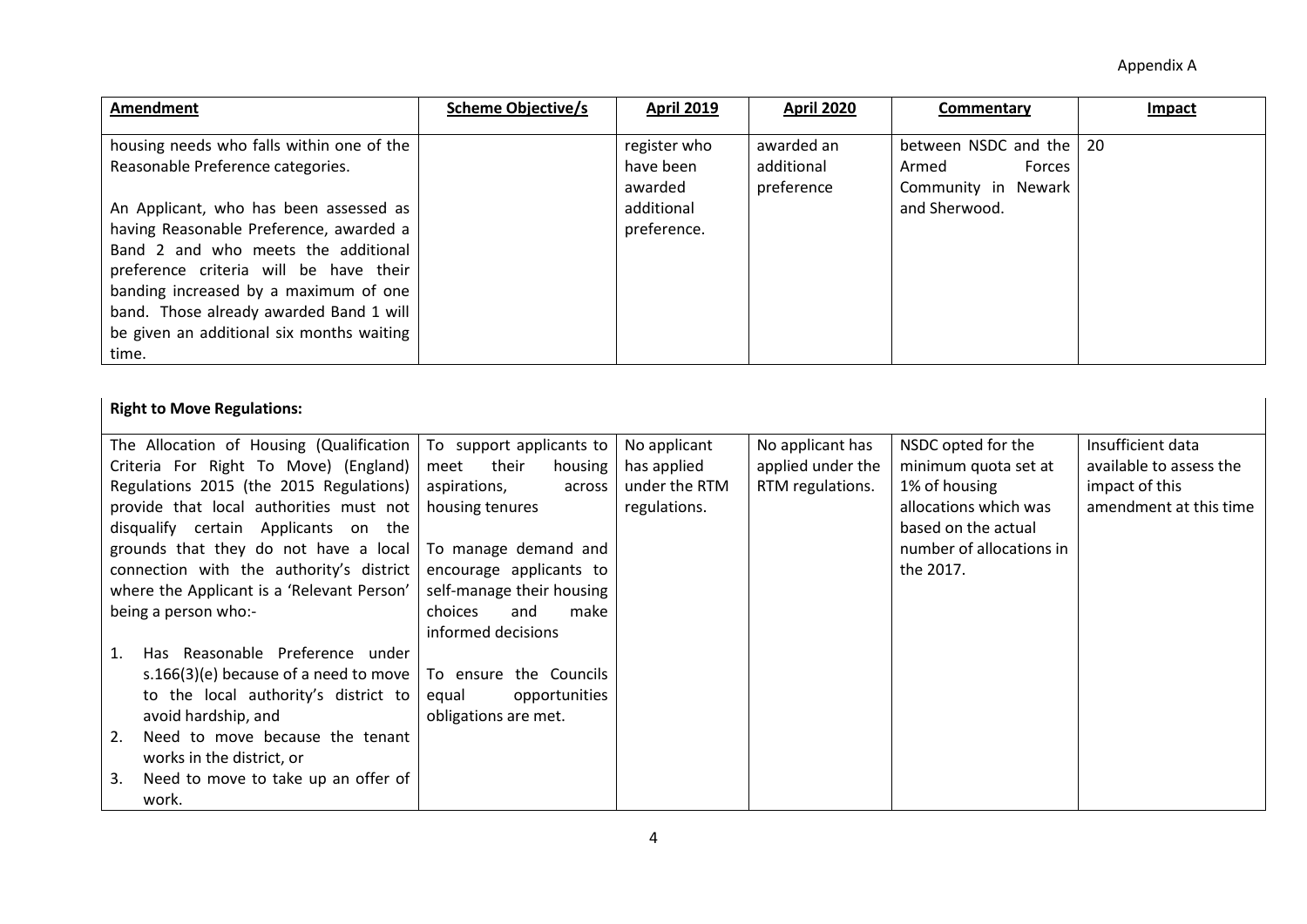| <b>Amendment</b>                                                                                                                        | <b>Scheme Objective/s</b>                                                                                                                         | <b>April 2019</b>            | <b>April 2020</b>           | Commentary                                                                                                                                 | Impact                                                                                   |  |  |
|-----------------------------------------------------------------------------------------------------------------------------------------|---------------------------------------------------------------------------------------------------------------------------------------------------|------------------------------|-----------------------------|--------------------------------------------------------------------------------------------------------------------------------------------|------------------------------------------------------------------------------------------|--|--|
| <b>ADDITIONAL PREFERENCE</b>                                                                                                            |                                                                                                                                                   |                              |                             |                                                                                                                                            |                                                                                          |  |  |
| Move on from Supported Housing Projects<br>be categorised as Band Two (instead of<br>Band One)                                          |                                                                                                                                                   | <b>18 R2Ms</b><br>registered | 25 R2Ms<br>registered       | This was amended in<br>Policy to ensure Band 1<br>Homeless<br>Statutory<br>Applicants were not<br>outnumbered by R2M<br>applicants.        | Amendment<br>the<br>to<br>Scheme has achieved<br>the desired outcome.                    |  |  |
| adaptations<br>effective<br>to<br>Move<br>and<br>efficient from Band One                                                                | To improve management<br>facilitate move on due<br>to a lack of supply of such<br>properties                                                      | 10 moves                     | 9 Moves                     | This figure remains<br>consistent and applies<br>to those households<br>requiring more<br>specialist<br>accommodation due to<br>disability | Minimal impact                                                                           |  |  |
| Changing Places to be expanded to two<br>beds and to demote applicants if they are<br>not actively bidding within a 12 month<br>period. | To improve management<br>/ facilitate move on due<br>to a lack of supply and<br>prevent under occupancy<br>and knock on impact to<br><b>HRABP</b> | 112 applicants               | 103 applicants              |                                                                                                                                            | This amendment<br>continues to have a<br>positive impact.                                |  |  |
| Remove applicants of tied houses or<br>service tenancies not required to leave<br>(17.4.3)                                              | Reducing<br>number<br>of<br>applicants on the register<br>with no prospect of being<br>housed - in band 4                                         | No applicants<br>registered  | No applicants<br>registered |                                                                                                                                            | Insufficient data<br>available to assess the<br>impact of this<br>amendment at this time |  |  |
| <b>OTHER AMENDMENTS</b>                                                                                                                 |                                                                                                                                                   |                              |                             |                                                                                                                                            |                                                                                          |  |  |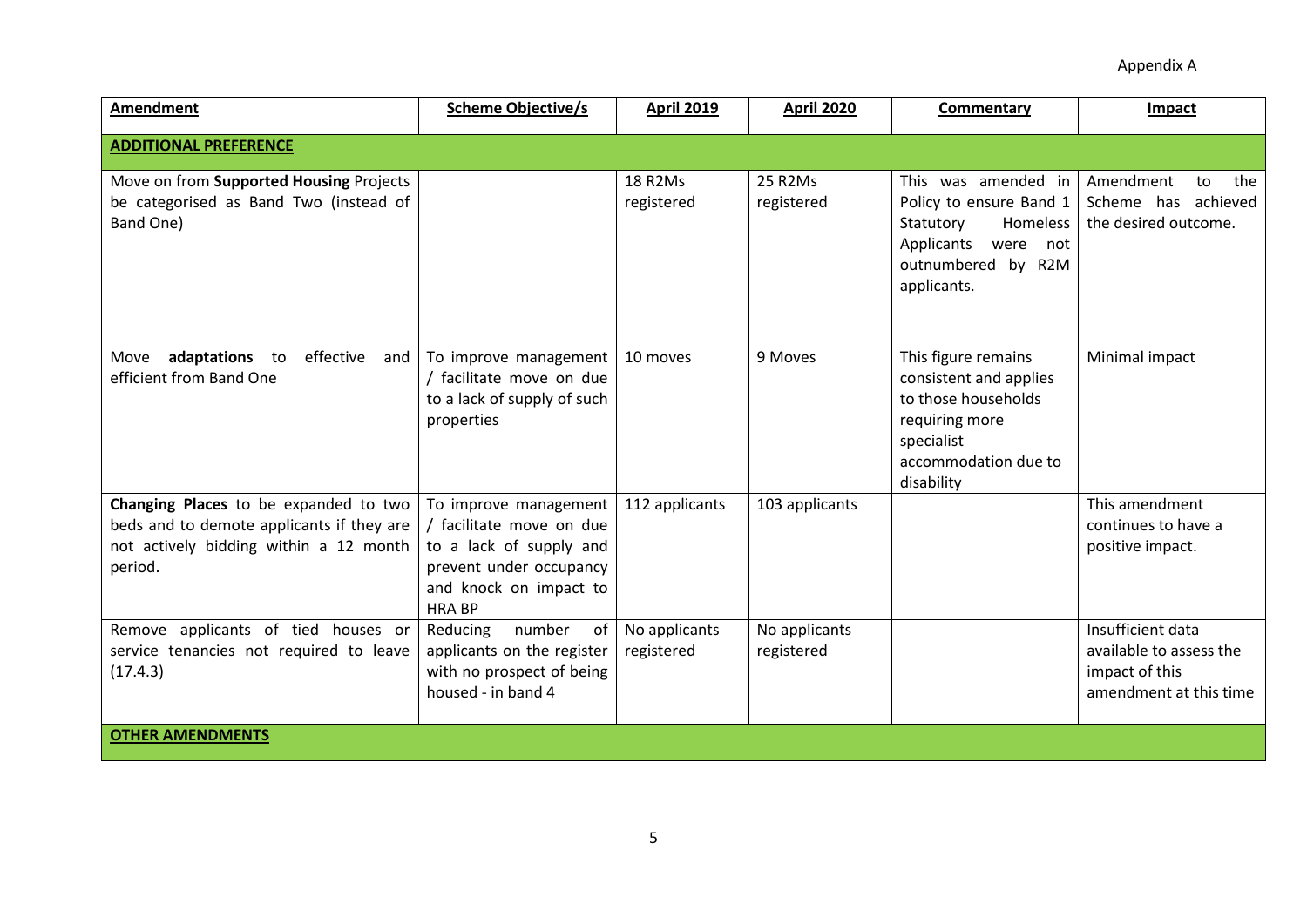| Amendment                                                                                                                                                                                                                                                                                                                                                                                              | <b>Scheme Objective/s</b>                                                                                                                                                                                       | <b>April 2019</b>                                                                                                                                                                             | <b>April 2020</b>                                                                                                                                                                   | <b>Commentary</b>                                                                                                                                                                                                                                                                                                         | Impact                                                                                   |
|--------------------------------------------------------------------------------------------------------------------------------------------------------------------------------------------------------------------------------------------------------------------------------------------------------------------------------------------------------------------------------------------------------|-----------------------------------------------------------------------------------------------------------------------------------------------------------------------------------------------------------------|-----------------------------------------------------------------------------------------------------------------------------------------------------------------------------------------------|-------------------------------------------------------------------------------------------------------------------------------------------------------------------------------------|---------------------------------------------------------------------------------------------------------------------------------------------------------------------------------------------------------------------------------------------------------------------------------------------------------------------------|------------------------------------------------------------------------------------------|
| To amend qualification for an additional<br>bedroom for an unborn child from 26<br>weeks pregnancy to 36 weeks                                                                                                                                                                                                                                                                                         | To meet statutory duties<br>to local households in<br>housing need<br>To make best use of the<br>supply of affordable<br>housing stock in the<br>District, contributing<br>towards a vibrant housing<br>market. | N/A                                                                                                                                                                                           | N/A                                                                                                                                                                                 | This is a preventative<br>measure to avoid any<br>arrears accruing due to<br>under occupancy charge<br>prior to child being born                                                                                                                                                                                          | Minimal impact                                                                           |
| <b>Penalising Refusals -</b><br>Applicants who refuse two offers of<br>accommodation will have their application<br>suspended for six months and will be<br>unable to bid for properties advertised<br>during this period.<br>If a further refusal of an offer of<br>accommodation<br>is<br>following<br>made,<br>reinstatement on the Housing Register, a<br>twelve month suspension will be applied. |                                                                                                                                                                                                                 | We currently<br>have 4<br>applicants on 6<br>month<br>suspension and<br>0 applicants on<br>the 12 month<br>suspension<br>On average 86%<br>properties<br>of<br>are accepted at<br>$1st$ offer | We<br>currently<br>have 3 applicants<br>6<br>months<br>on<br>suspension and 0<br>on the 12 month<br>suspension<br>On average 79%<br>of properties are<br>accepted at $1st$<br>offer | This was introduced to<br>prevent repeat refusals<br>and the associated<br>administrative resource.<br>The slight dip in the<br>acceptance relates<br>mainly to the refusal of<br>supported<br>accommodation due to<br>the garden being too<br>big, poor parking<br>provision or the<br>accommodation being<br>too small. | Acceptance rates at first<br>offer remain high.                                          |
| <b>Foster Caring/Adopting</b>                                                                                                                                                                                                                                                                                                                                                                          |                                                                                                                                                                                                                 |                                                                                                                                                                                               |                                                                                                                                                                                     |                                                                                                                                                                                                                                                                                                                           |                                                                                          |
| To allow foster carers/those adopting<br>requiring additional bedrooms to be<br>allocated suitable size properties, assessed<br>on an individual basis in liaison and as<br>confirmed in writing by social care (s14                                                                                                                                                                                   | To manage demand and<br>encourage applicants to<br>self-manage their housing<br>choices and make<br>informed decisions                                                                                          | No applicant<br>registered with<br>these<br>requirements                                                                                                                                      | No applicant<br>registered with<br>these<br>requirements                                                                                                                            | Statutory<br>guidance<br>makes clear that it is<br>expected that social<br>homes go to people go<br>to people who generally                                                                                                                                                                                               | Insufficient data<br>available to assess the<br>impact of this<br>amendment at this time |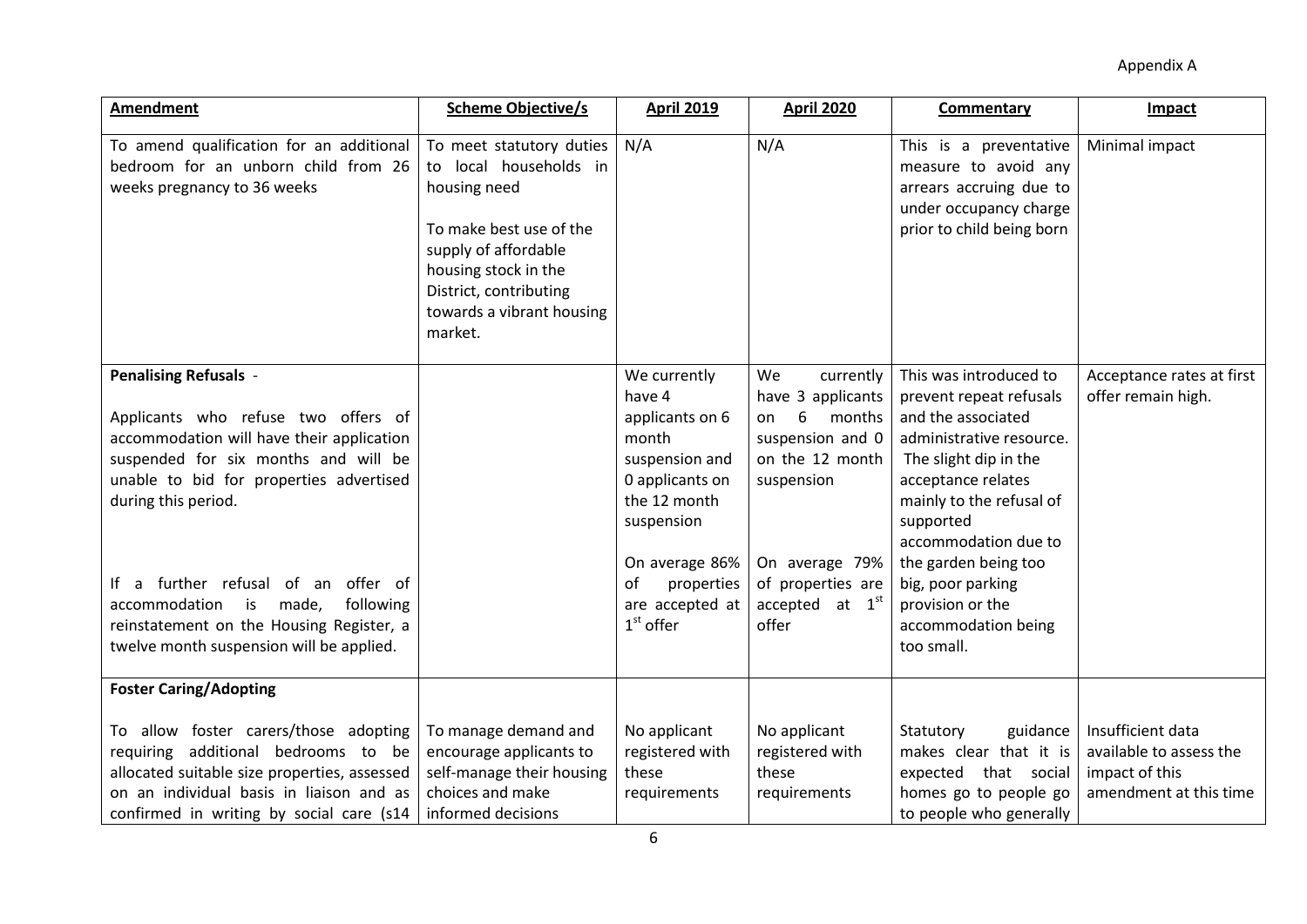| Amendment                                                                                                                                                                                                                                                                                                                                                                     | <b>Scheme Objective/s</b>                                                                                                                                                                                                   | <b>April 2019</b> | <b>April 2020</b> | Commentary                                                                                                                                                                                                                       | Impact                                                                                                                                                        |
|-------------------------------------------------------------------------------------------------------------------------------------------------------------------------------------------------------------------------------------------------------------------------------------------------------------------------------------------------------------------------------|-----------------------------------------------------------------------------------------------------------------------------------------------------------------------------------------------------------------------------|-------------------|-------------------|----------------------------------------------------------------------------------------------------------------------------------------------------------------------------------------------------------------------------------|---------------------------------------------------------------------------------------------------------------------------------------------------------------|
| suitability of property types)                                                                                                                                                                                                                                                                                                                                                |                                                                                                                                                                                                                             |                   |                   | need them.                                                                                                                                                                                                                       |                                                                                                                                                               |
| <b>RECENT AMENDMENTS/ADDITIONS</b>                                                                                                                                                                                                                                                                                                                                            |                                                                                                                                                                                                                             |                   |                   |                                                                                                                                                                                                                                  |                                                                                                                                                               |
| If you have a shared residence order or<br>staying access for children, you are not<br>automatically entitled to bedrooms for<br>your children. As long as a child/ren<br>have one home of an adequate size,<br>we will not provide a second home for<br>child/ren.                                                                                                           | To meet statutory duties<br>local households in<br>to<br>housing need<br>To make best use of the<br>affordable<br>of<br>supply<br>housing stock in the<br>contributing<br>District,<br>towards a vibrant housing<br>market. | N/A               | N/A               | We have monitored this<br>most recent<br>amendment by<br>recording the appeals<br>received from<br>applicants<br>We have received 12<br>appeals, 5 of which<br>were upheld and the<br>additional bedroom<br>eligibility allowed. | Supports and aligns<br>with the principles of<br>the HRA in that children<br>are only housed once.<br>Very recent amendment<br>so monitoring will<br>continue |
| Addition: If you have a large family that<br>may have little or no prospect of finding<br>a property, which is large enough for<br>your needs, we may permit bids for<br>properties smaller than you need.<br>In such circumstances, before any<br>amendments are made to your bedroom<br>eligibility; applicant approval will be<br>sought to consent to considering smaller | To make best use of the<br>affordable<br>of<br>supply<br>housing stock in the<br>contributing<br>District,<br>towards a vibrant housing<br>market.                                                                          | N/A               | N/A               |                                                                                                                                                                                                                                  | Very recent amendment<br>so monitoring will<br>continue                                                                                                       |